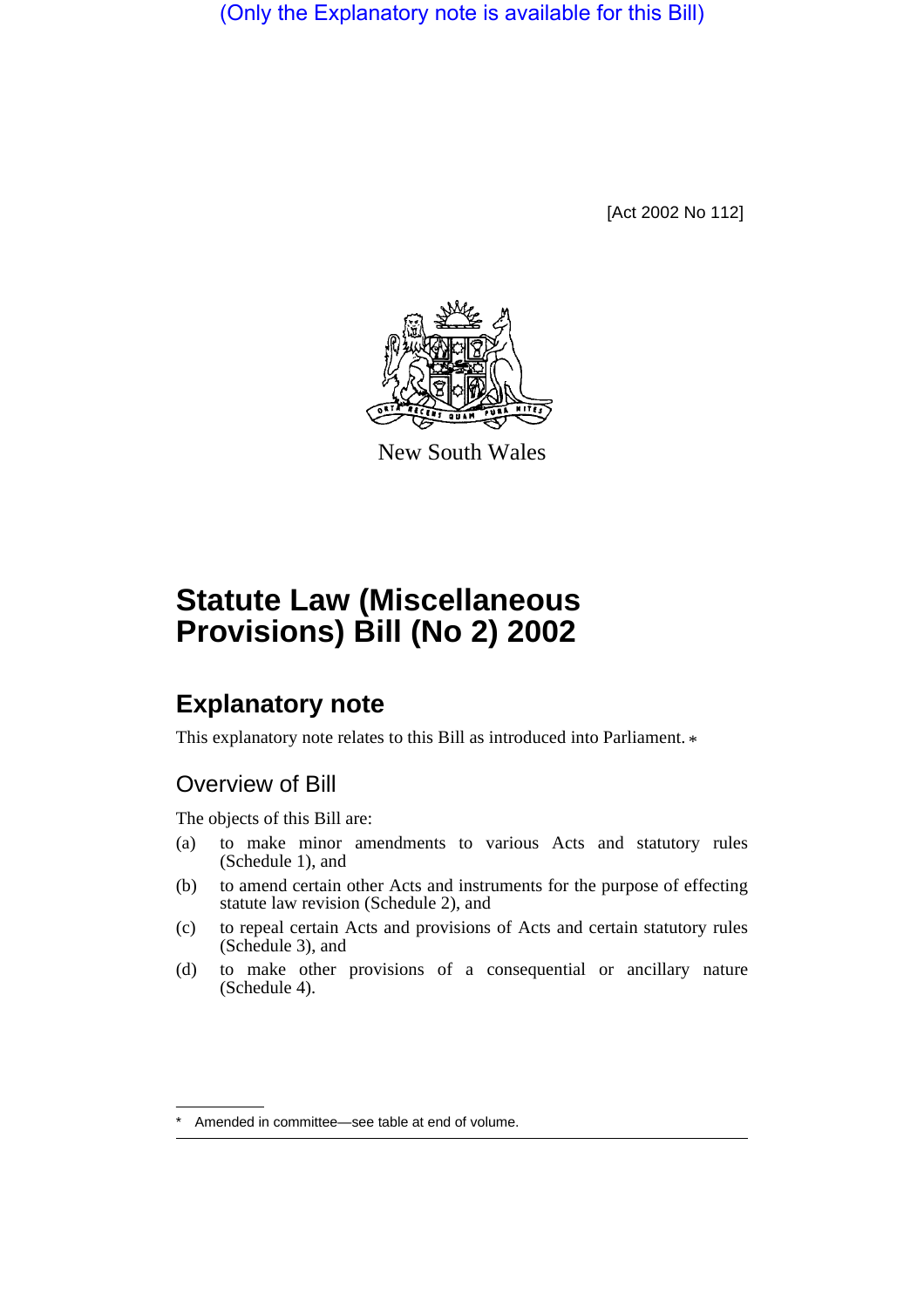Statute Law (Miscellaneous Provisions) Bill (No 2) 2002 [Act 2002 No 112]

Explanatory note

#### **Outline of provisions**

**Clause 1** sets out the name (also called the short title) of the proposed Act.

**Clause 2** provides for the commencement of the proposed Act.

**Clauses 3 and 5** are machinery provisions that give effect to the Schedules to the proposed Act containing amendments and savings, transitional and other provisions.

**Clause 4** effects the repeal of an Act and a Regulation made under that Act, and gives effect to a Schedule of other repeals.

**Clause 6** makes it clear that the explanatory notes contained in the Schedules do not form part of the proposed Act.

### **Schedule 1 Minor amendments**

**Schedule 1** makes amendments to the following Acts and statutory rules: *Adoption Act 2000* No 75 *Casino Control Act 1992* No 15 *Children and Young Persons (Care and Protection) Act 1998* No 157 *Community Services (Complaints, Reviews and Monitoring) Act 1993* No 2 *Crown Lands Act 1989* No 6 *Crown Lands (Continued Tenures) Act 1989* No 7 *Education (Ancillary Staff) Act 1987* No 240 *Education (Ancillary Staff) Regulation 1998 Fisheries Management Act 1994* No 38 *Gas Supply Act 1996* No 38 *Gas Supply (Natural Gas Retail Competition) Regulation 2001 Hay Irrigation Act 1902* No 57 *Licensing and Registration (Uniform Procedures) Act 2002* No 28 *Local Government Act 1993* No 30 *Marine Safety Act 1998* No 121 *National Parks and Wildlife Act 1974* No 80 *Occupational Health and Safety Act 2000* No 40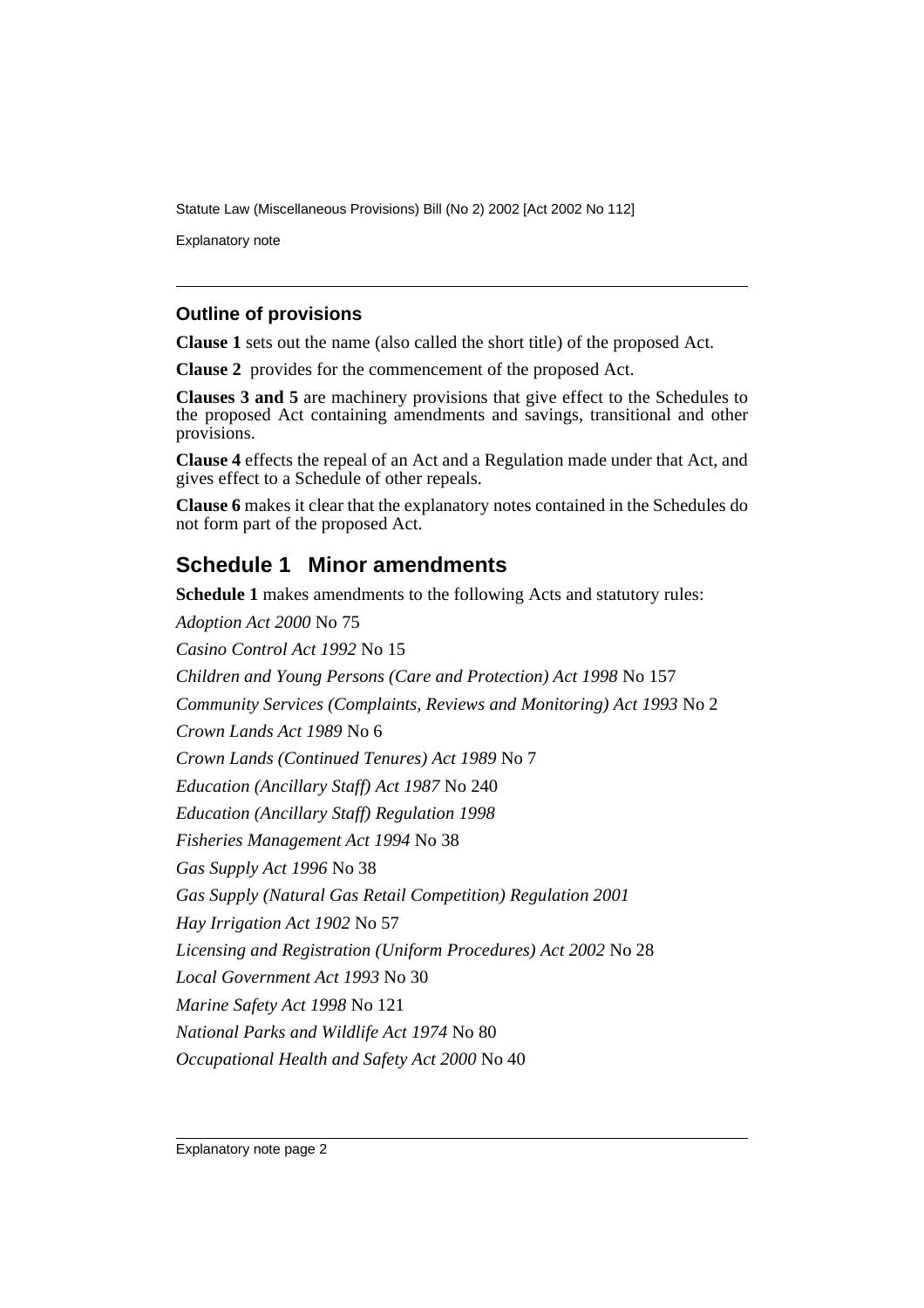Statute Law (Miscellaneous Provisions) Bill (No 2) 2002 [Act 2002 No 112]

Explanatory note

*Ombudsman Act 1974* No 68

*Passenger Transport Act 1990* No 39

*Ports Corporatisation and Waterways Management Act 1995* No 13

*Property, Stock and Business Agents Act 2002* No 66

*Protected Disclosures Act 1994* No 92

*Protection of the Environment Operations Act 1997* No 156

*Public Trustee Act 1913* No 19

*Real Property Act 1900* No 25

*Statutory and Other Offices Remuneration Act 1975* (1976 No 4)

*Strata Schemes (Freehold Development) Act 1973* No 68

*Strata Schemes (Leasehold Development) Act 1986* No 219

*Strata Schemes Management Act 1996* No 138

*Unlawful Gambling Act 1998* No 113

*Wentworth Irrigation Act 1890* No 7

The amendments to each Act and statutory rule are explained in detail in the explanatory note relating to the Act or statutory rule concerned set out in Schedule 1.

#### **Schedule 2 Amendments by way of statute law revision**

**Schedule 2** amends certain Acts and instruments for the purpose of effecting statute law revision. A number of other amendments are made relating to formal drafting matters and minor corrections.

The amendments to each Act and instrument are explained in detail in the explanatory note relating to the Act or instrument concerned set out in Schedule 2.

## **Schedule 3 Repeals**

**Schedule 3** repeals a number of Acts and provisions of Acts. The Schedule repeals amending Acts enacted in 2001 or earlier that contain no substantive provisions that need to be retained.